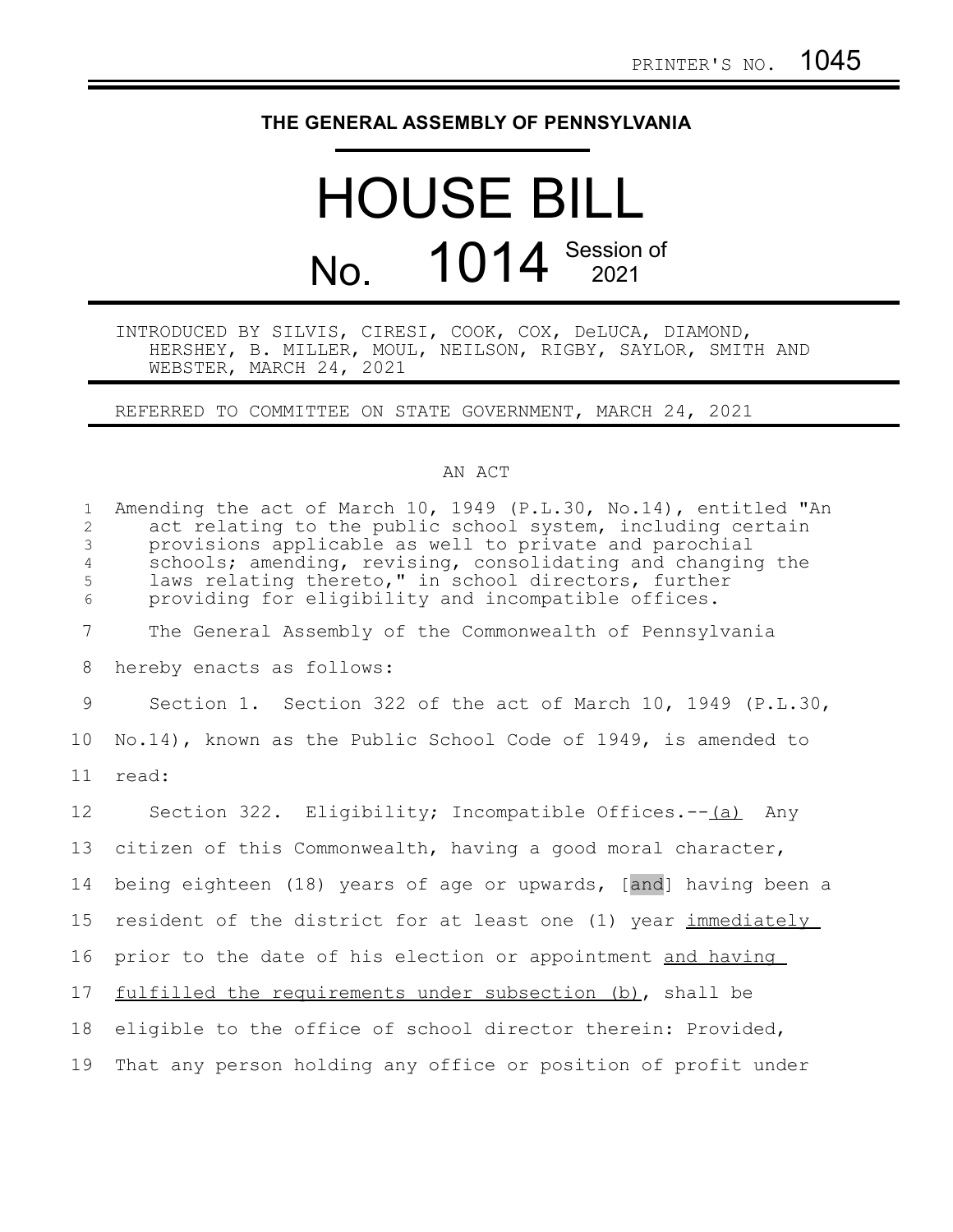the government of any city of the first class, or the office of mayor, chief burgess, county commissioner, district attorney, city, borough, or township treasurer, member of council in any municipality, township commissioner, township supervisor, tax collector, assessor, assistant assessor, any comptroller, auditor, constable, executive director or assistant executive director of an intermediate unit, supervisor, principal, teacher, or employe of any school district, shall not be eligible as a school director in this Commonwealth. This section shall not prevent any district superintendent, assistant district superintendent, supervisor, teacher, or employe of any school district, from being a school director in a district other than the one in which he is so employed, and other than in a district with which the district in which he is employed operates a joint school or department. Provided, however, That a joint school or department does not include a career and technical school, intermediate unit or community college: And provided further, That a school director who is a supervisor, principal, teacher or employe of a career and technical school, intermediate unit or community college shall not serve as a member of a board of the career and technical school, intermediate unit or community college in which he is a supervisor, principal, teacher or employe: And provided further, That a school director who is a supervisor, principal, teacher or employe of a career and technical school, intermediate unit or community college, shall not be assigned to a position of employment under the supervision of the district in which he or she serves as a member of the board of school directors. A school director shall not be eligible to the office of member of council in any municipality. 1 2 3 4 5 6 7 8 9 10 11 12 13 14 15 16 17 18 19 20 21 22 23 24 25 26 27 28 29 30

20210HB1014PN1045 - 2 -